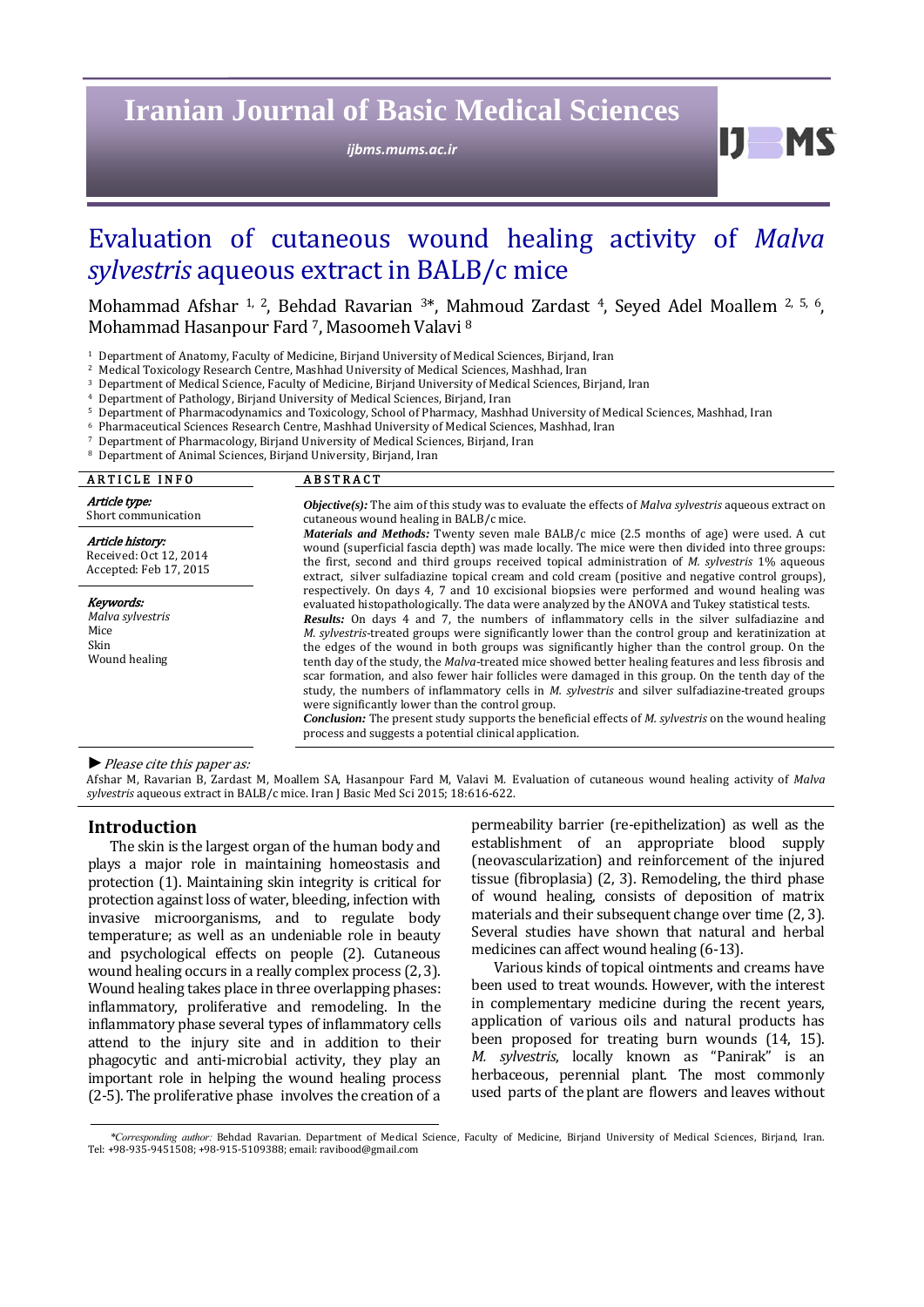petiole. The active ingredients include mucilage, tannins, malvyn and malvydyn  $(14, 16, 17)$ . The plant leaves are also the richest in nutraceuticals such as powerful antioxidants (phenols, flavonoids, carotenoids, and tocopherols), unsaturated fatty acids (e.g.  $\alpha$ -linolenic acid) and minerals measured in ash content (18). In various herbal references, several medical uses for *M*. *sylvestris* such as laxative, diuretic and anti-cough, are listed (14, 16). Anti-inflammatory, antimicrobial and antioxidant activities of this plant have been shown by many studies (19-21). The mixture of *M. sylvestris* with cetylpyridinium chloride demonstrated antimicrobial activity against 28 strains of Staphylococcus aureus (22). Edema induced by carrageenan and formalin was reduced to 60% in mice taking an aqueous extract of *M*. *sylvestris* (23). Moreover, methanolic extracts obtained from the leaves have very strong antioxidant properties and lipid peroxidation in liposomes and brain cell homogenates (18). These reports suggest that *M*. *sylvestris* is a good candidate for wound healing. However, there are few and somehow controversial studies concerning the effect of this drug on wound healing. In one study in 2010, Pirbalouti et al showed rat wounds treated with *M. sylvestris* extract had significant smaller sizes than other groups. Also, collagen fibers in the skin of rats in this treatment group were more organized than the other groups (21). On the other hand, Kovalik et al could not find any beneficial effect for *M. sylvestris* in the treatment of oral wounds in their study  $(24)$ .

In the current study, we evaluated the effects of *M. sylvestris* aqueous extract on cutaneous wound healing in mice.

## **Materials and Methods**

All procedures were approved by the Medical Ethics Committee of Mashhad University of Medical Sciences.

### *Plant material and extract preparation*

To prepare the aqueous extract of *M. sylvestris*, the plants were collected from the suburb of Birjand city, Iran in the Summer of 2014 and then dried in the shade. A sample of this plant was confirmed by the resident botanist and a documented sample was kept in the Herbarium of Birjand University of Medical Sciences (code 324). The dried plant flowers were milled, powdered and then their aqueous extract was obtained, and dried samples were prepared with a freeze-dryer machine. Topical 1% cream was prepared and the dried aqueous extract was mixed with cold cream.

## *Experiment animals*

In this study,  $27$  mature  $(2.5 \text{ months of age})$  male BALB/C mice were used. Mice were purchased from Pasteur Institute, Iran, and were housed in clean, individual cages and had free access to water and standard pellet diet. They were kept in standard environment of 12 hr light/dark cycle, 22±1°C temperature; the air humidity was  $60\pm5\%$ .

## *Experiment design and wound healing evaluation*

First, mice were anesthetized with intraperitoneal injection of ketamine 70 mg/kg. Then, their dorsal skin was shaved. A cut wound with a length of 5 mm was induced locally measuring the depth of the superficial fascia using a surgical blade and toothed forceps (in order to have uniform depth in all wounds). The mice with wounds deeper than superficial fascia and involving the muscles were excluded from the study. The mice were then divided into three groups. To the first group's wounds, *M. sylvestris* aqueous extract was applied and the second group as the positive control, received silver sulfadiazine topical cream 1%; the third group received cold cream, as the negative control group. All groups received the treatment twice daily at 8:00 am and 8:00 pm; equal number of mice from each group were selected on days 4, 7 and 10 (10). Excisional biopsies were taken from the back skin and were fixed in  $10\%$ formaldehyde solution and then samples were prepared for tissue processing. After preparing the tissue slides, 10 slides from each sample were randomly selected, and were stained with Hematoxylin and Eosin and also with the Trichrome Masson staining protocol. Photos were taken from all slides using a camera-equipped microscope. Finally, two pathologists that were not aware of the slide classifications evaluated the slides and reported the results.

### *Data analysis*

The mean of the values and standard deviations were used to describe the quantitative data, and frequency index was used for qualitative data. One-way ANOVA test was used to compare the variables in groups with each other, and in case of significant results, Tukey test was used. Data analysis was done using SPSS statistical software (ver.16), and data were considered significant at  $P$ -values  $\leq 0.05$ .

# **Results**

### *Sample survey on day 4*

The numbers of inflammatory cells, poly morphonuclear (PMN) and mononuclear (MN) cells in the silver sulfadiazine and *M. sylvestris* treated groups were significantly lower than the control group (*P*-value<0.0001). However, the types of inflammatory cells did not show significant differences in the three groups (Table 1). Edema was slightly higher in the negative control group than in the other groups. The study of connective tissue evolution showed some granulation tissue formation in the *M. sylvestris* treated group. Also, this group did not have any fibrous tissue on the  $4<sup>th</sup>$  day. The amount of granulation tissue in the silver sulfadiazine-treated group was similar to the *M. sylvestris* group. However, the negative control group did not show signs of granulation tissue formation on this day. Keratinization at the edges of the wound in the *M. sylvestris* treated group was significantly higher than the control group (*P*‐value=0.01) (Table 1).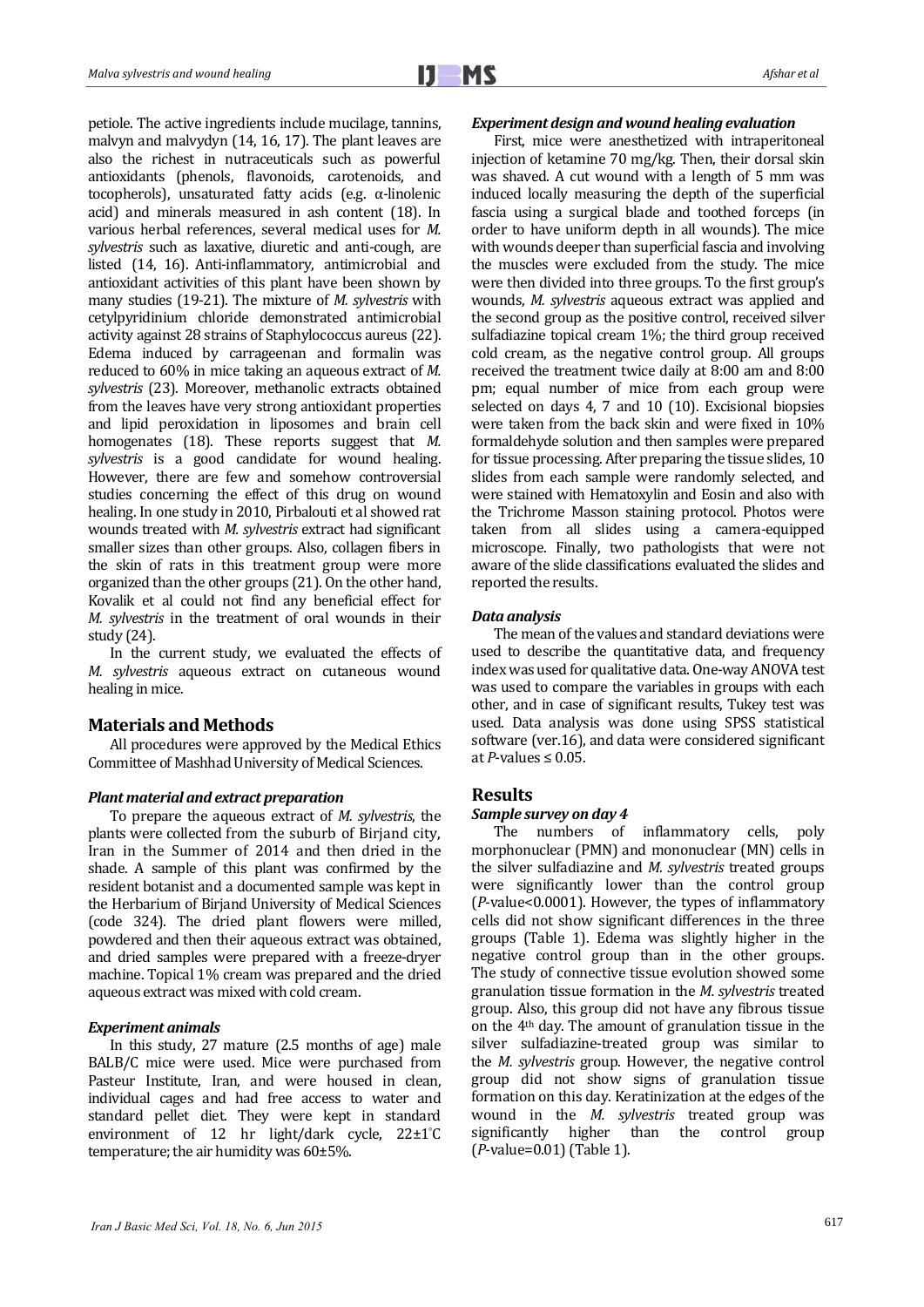| $P$ -value <sup>¥</sup> | Control group<br>(cold cream) | Silver sulfadiazine topical<br>cream | Malva sylvestris aqueous extract |                                                    |                          |
|-------------------------|-------------------------------|--------------------------------------|----------------------------------|----------------------------------------------------|--------------------------|
| < 0.0001                | $80 + 10.5$                   | $44.8 \pm 8.5$                       | $40.4 \pm 7*$                    | Number of inflammatory cell (Cell/HPF)             |                          |
|                         | 93%                           | 87%                                  | 85%                              | Type of inflammatory cell (PMN %)                  | Inflammatory activity    |
|                         | 7%                            | 13%                                  | 15%                              | Type of inflammatory cell (MN %)                   |                          |
|                         | $++/++$                       | $^{++}$                              | $^{++}$                          | Edema                                              |                          |
|                         | $\ddot{}$                     | $\ddot{}$                            | $\ddot{}$                        | Fibroblast density                                 |                          |
|                         | 100%                          | 100%                                 | 100%                             | Fibroblast activity (%)                            |                          |
|                         | 100%                          | 100%                                 | 100%                             | Fibroblast morphology (% of flump or active cells) | Connective tissue repair |
|                         | ٠                             | $\overline{\phantom{a}}$             | ٠                                | Collagen synthesis                                 |                          |
|                         | $\boldsymbol{0}$              | $\mathbf{0}$                         | $\bf{0}$                         | Collagen fibers thickness (micrometer)             |                          |
|                         | $-$ /+                        | $+/-$                                | $+/-$                            | Granulation tissue formation                       |                          |
|                         | damaged                       | damaged                              | damaged                          | <b>Basal</b> layer                                 |                          |
|                         | undetectable                  | undetectable                         | undetectable                     | Scar formation                                     | Epithelial tissue repair |
|                         | $\boldsymbol{0}$              | $\boldsymbol{0}$                     | $\boldsymbol{0}$                 | Number of wound surface epidermal layers           |                          |
| 0.01                    | $1\pm0.2$ layer               | $1\pm0.3$ layer                      | $2\pm0.5$ layer                  | Wound edge keratinization                          |                          |
| $\overline{a}$          | Some necrotic follicles       | Some necrotic<br>follicles           | Some necrotic follicles          | Hair follicles in the scar tissue                  |                          |
| 0.68                    | $19 + 3.1$                    | $18 + 4.5$                           | $20\pm2.7*$                      | Hair follicles in the wound edge                   |                          |

Table 1. Wound healing parameters in three groups on day 4

\*Mean ± SD\* Anova and Tukey tests; - low, -/+ low to mild, +/- very mild, + mild, + + mild to moderate, +++ moderate, ++++ severe

## *Sample survey on day 7*

On the seventh day of the study, in all groups epithelial lining met both sides of the wound (Figure 1: D, E and F). The numbers of inflammatory cells (PMN and MN) in the *M. sylvestris* and silver sulfadiazinetreated groups were significantly lower than the control group  $(P$ -value< $0.0001$ ), although there was no significant difference between these two groups (*P*value=0.13). Edema was mild in the *M. sylvestris* group compared to a moderate edema in the other groups  $(Table 2).$ 

Our evaluation showed that the collagen fibers had begun to form in the *M. sylvestris* and silver sulfadiazine treated groups in this day, but there was no sign of collagen formation in the control group. The thickness of collagen fibers was not significantly different between the *M. sylvestris* and Silver sulfadiazine treated groups (P-value=0.063). The wound surface of epidermal layers in the *M. sylvestris* and silver sulfadiazine treated groups was significantly higher than the control group (*P*-value=0.007), with no significant difference between these two groups  $(Table 2)$ .

# *Sample survey on day 10*

The sample survey on the tenth day of the study showed better healing features and less fibrosis and scar formation in the *M. sylvestris*-treated mice, also less hair follicles were damaged in this group, and PMN cells were rarely seen (Figure 1: G). The silver sulfadiazinetreated group showed moderate scar formation and a slight damage to hair follicles was detectable (Table 3). PMN cells were rarely seen (Figure 1: H).

Finally in the control group which only received cold cream, wound healing process was delayed in comparison with the other two groups. Larger scar formation was seen in this group and mononuclear inflammatory cells were still present in the tissue samples (Tables 3). The numbers of inflammatory cells and the percentage of PMN cells in the *M. sylvestris* and silver sulfadiazine treated groups on the tenth day of the study were significantly lower than the control group  $(P$ -value< $0.0001$  in both), with no significant difference between these two groups (*P*-value=0.48). On this day, the majority of fibroblast cells in the *M. sylvestris*-treated mice were fusiform (inactive), and collagen synthesis in this group was more than the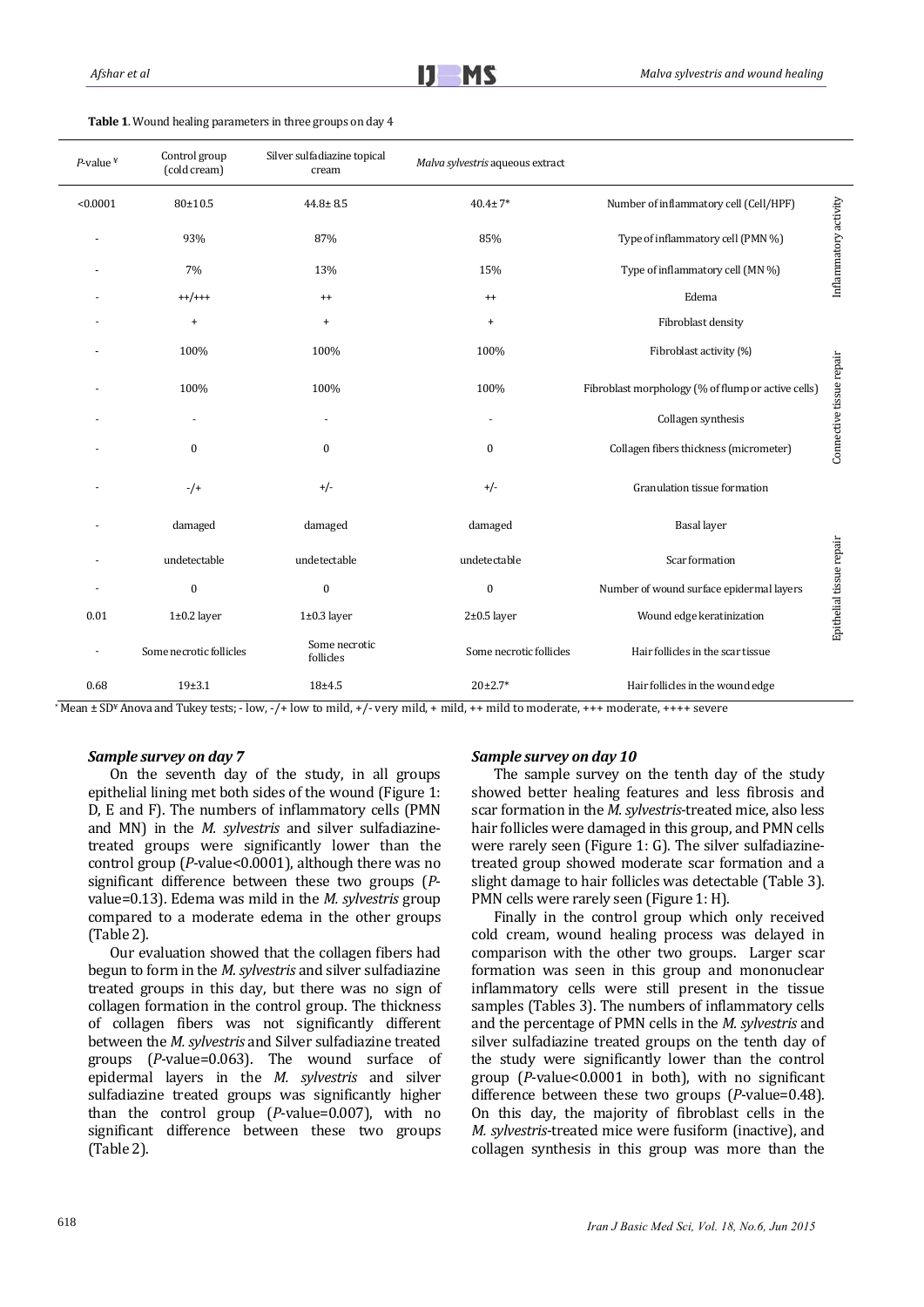

Table 2. Wound healing parameters in three groups on day 7

| $P$ -value ¥ | Control group<br>(cold cream)                                | Silver sulfadiazine topical cream                         | Malva sylvestris aqueous extract                          |                                                    |                          |
|--------------|--------------------------------------------------------------|-----------------------------------------------------------|-----------------------------------------------------------|----------------------------------------------------|--------------------------|
| < 0.0001     | $70.1 + 9.9$                                                 | $41 \pm 10.5$                                             | $32 \pm 8^*$                                              | Number of inflammatory cell (Cell/HPF)             |                          |
|              | 40%                                                          | 22%                                                       | 20%                                                       | Type of inflammatory cell (PMN %)                  | Inflammatory<br>activity |
|              | 60%                                                          | 78%                                                       | 80%                                                       | Type of inflammatory cell (MN %)                   |                          |
|              | $^{++}$                                                      | $^{++}$                                                   | $\ddot{}$                                                 | Edema                                              |                          |
|              | $^{++}$                                                      | $++/++$                                                   | $^{+++}$                                                  | Fibroblast density                                 |                          |
| 0.67         | 97%                                                          | 92%                                                       | 90%                                                       | Fibroblast activity (%)                            |                          |
|              | 97%                                                          | 92%                                                       | 90%                                                       | Fibroblast morphology (% of flump or active cells) |                          |
|              | $\overline{\phantom{a}}$                                     | $\begin{array}{c} + \end{array}$                          | $\ddot{}$                                                 | Collagen synthesis                                 | Connective tissue repair |
| < 0.0001     | $\boldsymbol{0}$                                             | $8.2 \pm 1.6$                                             | $10.1 \pm 2.6$                                            | Collagen fibers thickness (micrometer)             |                          |
|              | $^{++}$                                                      | $++/++$                                                   | $^{+++}$                                                  | Granulation tissue formation                       |                          |
|              | Completely formed (with<br>mild edema of the basal<br>layer) | Completely formed (with mild<br>edema of the basal layer) | Completely formed (with mild<br>edema of the basal layer) | <b>Basal</b> layer                                 | Epithelial tissue repair |
|              | undetectable                                                 | undetectable                                              | undetectable                                              | Scar formation                                     |                          |
| 0.007        | 3 ± 1.6                                                      | $4\pm 2$                                                  | $6 + 2.2*$                                                | Number of wound surface epidermal layers           |                          |
| 0.008        | $1.9\pm0.8$ layer                                            | $2.1 \pm 1$ layer                                         | $3.9 \pm 1.1*$ layer                                      | Wound edge keratinization                          |                          |
|              | Not seen                                                     | Not seen                                                  | Not seen                                                  | Hair follicles in the scar tissue                  |                          |
| 0.54         | $18.9 \pm 7.3$                                               | $20.9 + 4$                                                | $21.7 \pm 5.6*$                                           | Hair follicles in the wound edge                   |                          |

\* Mean ± SD¥ ANOVA and Tukey tests; - low, -/+ low to mild, +/- very mild, + mild, ++ mild to moderate, +++ moderate, ++++ severe

Table 3. Wound healing parameters in three groups on day 10

| $P$ -value $*$ | Control group<br>(cold cream)                                | Silver sulfadiazine topical<br>cream | Malva sylvestris aqueous extract                                                   |                                                       |                             |
|----------------|--------------------------------------------------------------|--------------------------------------|------------------------------------------------------------------------------------|-------------------------------------------------------|-----------------------------|
| < 0.0001       | $40.1 \pm 9.4$                                               | $8.1 \pm 4.2$                        | $4.9 \pm 2.3*$                                                                     | Number of inflammatory cell (Cell/HPF)                |                             |
|                | 13.7%                                                        | 1.9%                                 | 1.1%                                                                               | Type of inflammatory cell (PMN %)                     |                             |
|                | 86.3%                                                        | 98.1%                                | 98.9%                                                                              | Type of inflammatory cell (MN %)                      | Inflammatory<br>activity    |
|                | $\ddot{}$                                                    | $+/-$                                | $-/-$                                                                              | Edema                                                 |                             |
|                | $++/+++$                                                     | $+++++/++$                           | $++++$                                                                             | Fibroblast density                                    |                             |
| < 0.0001       | 90%                                                          | 30%                                  | 5%                                                                                 | Fibroblast activity (%)                               |                             |
|                | 90%                                                          | 30.%                                 | $5\%*$                                                                             | Fibroblast morphology (% of flump or active<br>cells) | Connective tissue repair    |
|                | $\ddot{}$                                                    | $+++/++$                             | $^{+++}$                                                                           | Collagen synthesis                                    |                             |
| < 0.0001       | $9.1 + 3.7$                                                  | $19.8 + 7$                           | $19.9 \pm 6.1*$                                                                    | Collagen fibers thickness (micrometer)                |                             |
|                | $^{++}$                                                      | $+/-$                                | $-/-$                                                                              | Granulation tissue formation                          |                             |
|                | Completely formed<br>(with mild edema of the<br>basal layer) | edema of the basal layer)            | Completely formed (without Completely formed (without<br>edema of the basal layer) | Basal layer                                           |                             |
|                | Scar tissue has not yet<br>formed                            | Moderate scar formation              | Mild scar formation                                                                | Scar formation                                        | Epithelial tissue<br>repair |
| 0.65           | $4 + 2.3$                                                    | $4.1 \pm 2.4$                        | $5 + 2.3*$                                                                         | Number of wound surface epidermal layers              |                             |
| 0.018          | $3.1 \pm 2.6$ layer                                          | $4.1 \pm 2.4$ layer                  | $6.1\pm2.6*$ layer                                                                 | Wound edge keratinization                             |                             |
|                | Not seen                                                     | Not seen                             | Not seen                                                                           | Hair follicles in the scar tissue                     |                             |
| 0.025          | $18.2 \pm 5.6$                                               | $23.7 \pm 7.5$                       | $27.3 \pm 7.7*$                                                                    | Hair follicles in the wound edge                      |                             |

\* Mean ± SD¥ ANOVA and Tukey tests; - low, -/+ low to mild, +/- very mild, + mild, ++ mild to moderate, +++ moderate, ++++ severe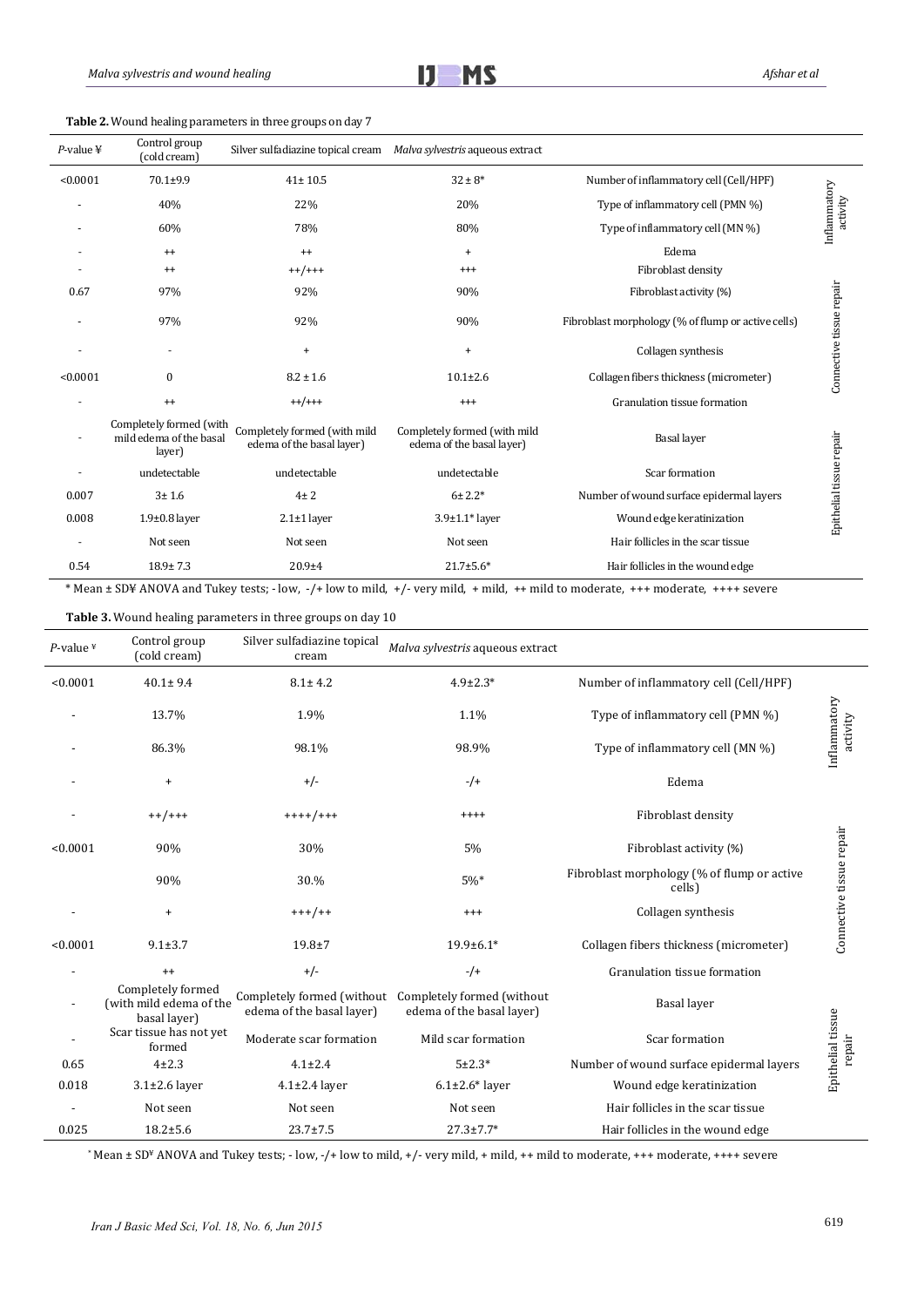other two groups. The thickness of the collagen fibers in the *M. sylvestris* and silver sulfadiazine-treated groups was almost similar (*P*-value=0.9). However, both had a higher thickness than the control group (Figure 2),  $(P$ -value< $0.0001$ ). On the last day of the study, the number of epidermal layers on the wound surface did not differ significantly in the studied groups (*P*-value=0.65). However, wound edge keratinization in the *M. sylvestris* and silver sulfadiazine-treated groups was significantly higher than the control group (*P*‐value= 0.018). 

# Discussion

From the beginning of the study (on day 4) there was less inflammation in the *M. sylvestris*-treated mice than other groups. Although later in the study (on days 7 and 10) this group had statistically the same amount of inflammation as the silver sulfadiazine-treated group. Several studies have shown the antiinflammatory effects of *M. sylvestris* extract (20, 22, 23, 25, 26). In the studies of Pirbalouti et al, the amount of inflammatory cell infiltration in the *M. sylvestris*-treated group was lower than the other groups which is similar to our results  $(15, 20, 21)$ . There is also another study supporting the anti-inflammatory effects of *M. sylvestris* extract which indicates a strong anti-inflammatory activity of this plant  $(23)$ . In this study, the effect of *M. sylvestris* was tested in mice taking a 100 mg/kg oral dose of the aqueous extract. Edema induced by carrageenan and formalin was decreased to 60% in both the chronic and acute inflammation models. Chiclanda *et al* showed that Malva cream significantly inhibited the edema that was induced by carrageenan. This effect was higher than what was acquired with  $W$ . a cream containing 2% indomethacin (as a positive control), a potent nonselective inhibitor of  $cyclooxygenase-2(27)$ . These data have confirmed the topical anti-inflammatory effects of this plant.

Using the *M. sylvestris* aqueous extract in our study caused improvement of the wound healing process, connective tissue formation and re-epithelization. On days 4 and 7, the amount of granulation tissue in the group treated with this plant was more than the other two groups. In fact, the granulation tissue formation had started earlier in the *M. sylvestris* treated group, thus, there was less of this tissue available on the tenth day and more than 95% of it changed to fibrous tissue. Also, collagen synthesis in this group was more than the control group but did not differ significantly with the silver sulfadiazine-treated group. However, the studies done on the effects of this plant on the wound healing process have had conflicting results, but most of them support the effectiveness of this plant  $(15, 18, 20, 23)$ . In Pirbalouti *et al* study, histopathological survey on days 9 and 18 of wound healing, showed more organized collagen fibers and fibroblasts and less inflammation in the *M. sylvestris* treated group (20).



Figure 1. Microscopic pictures of wound healing processes in *Malva sylvestris* (A, D and G), silver sulfodiazinone (B,E and H) and cold cream (C, F and I) on days 4, 7 and 10 of this study based on hematoxylin and eosin ( $H&E$ ) stained slides ( $40x$ )

Some of the studies supported the idea of further wound size reduction in the early days when using the *M. sylvestris* extract (20, 21). However, some other studies such as the Kovalik *et al* study do not support the wound healing activity of this plant  $(24)$ . Some of the beneficial effects of this plant on wound healing could be caused by its antimicrobial and antioxidant activities. In Zare *et al* study, all forms of *M. sylvestris* extracts had antimicrobial activity against Staphylococcus aureus. aureus and Pseudomonas aeruginosa (28). Watanabe *et al* showed that mouth washes based on cetylpyridinium chloride (CPC) mixed sylvestris extract displayed stronger antimicrobial activities than those containing only CPC. This mixture showed antimicrobial activity against 28 strains of S. aureus, while mouth washes containing only CPC showed antimicrobial activity against only three strains  $(22)$ . The antioxidant capacity of *M. sylvestris* has also been confirmed in different investigations. Methanolic extracts of flowers and leaves were evaluated by several different assays and models, including diphenyl-2-picrylhydrazyl radical absorption neutralization of linoleate free radicals and beta-carotene models. All parts of this plant were shown to have antioxidant activity (13, 29). As mentioned before, therapeutic parts of *M. sylvestris* (leaves and flowers) contain known powerful antioxidants, antimicrobial and strong antiinflammatory effects. These effects may be responsible for the plant's beneficial effects on the wound healing process (15, 20, 22, 23, 26).

# **Conclusion**

The results of the present study support the beneficial effects of this plant on wound healing process and its potential clinical applications.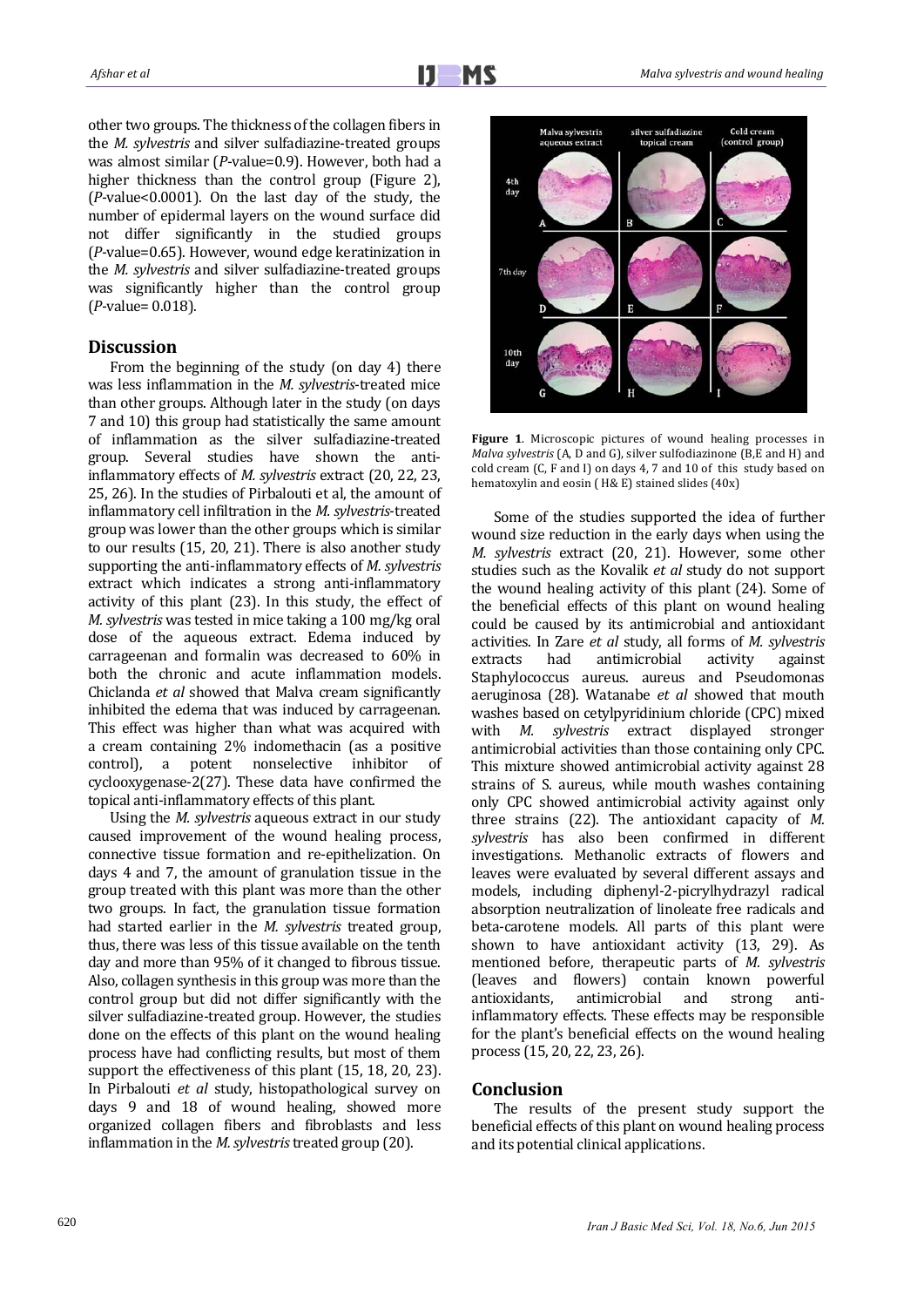

**Figure 2**. Microscopic pictures of derm skin of mice that showed thickness of collagen fiber and color density in the *Malva sylvestris* group (A), silver sulfadiazine group (B) and cold cream group (C) on day 10 (Trichrome masson staining, X400); yellow arrow: collagen fibers, red arrow: fibroblast cells; bar =  $50 \mu m$ 

The authors of this study recommend the evaluation of all effective ingredients of this plant on wound healing process and using the most effective compounds in wound healing topical treatments.

## **Acknowledgment**

This study is part of a medical student thesis and has been funded by a joint research grant (code: 920483) between Mashhad University of Medical Sciences, Mashhad, Iran and Birjand University of Medical Sciences, Birjand, Iran. The authors are thankful to Mr seyyed Amirreza Mohajeri and MR Seyyed Amin Nabavi for their technical support.

# **References**

1. Kahan V, Andersen M, Tomimori J, Tufik S. Stress, immunity and skin collagen integrity: evidence from animal models and clinical conditions. Brain Behav Immun 2009;23:1089‐1095. 

2. Bolognia JL, Jorizzo JL, Rapini R. Dermatology. eed. Mosby Elsevier; 2008.

3. Pakyari M, Farrokhi A, Maharlooei MK, Ghahary A. Critical role of transforming growth factor beta in different phases of wound healing. Adv Wound Care 2013;2:215‐224. 

4. Martin P. Wound healing--aiming for perfect skin regeneration. Science 1997;276:75-81.

5. Baum CL, Arpey CJ. Normal Cutaneous Wound Healing: Clinical Correlation with Cellular and Molecular Events. Dermatol Surg 2005;31:674-686.

6. Adikwu M, Attama A, Akah P. Natural products in wound healing. Ethnopharmacology 2008:87-100.

7. Fatima Ad, Modolo LV, Conegero Sanches AC, Porto RR. Wound healing agents: the role of natural and non-natural products in drug development. Mini Rev Med Chem 2008;8:879‐888. 

8. Kumar B, Vijayakumar M, Govindarajan R, Pushpangadan P. Ethnopharmacological approaches to wound healing-exploring medicinal plants of India. J Ethnopharmacol 2007;114:103‐113. 

9. Davis SC, Perez R. Cosmeceuticals and natural products: wound healing. Clin Dermatol 2009;27:502-506. 

10. Ghaderi R, Afshar M, Akhbarie H, Golalipour MJ. Comparison of the efficacy of honey and animal oil in accelerating healing of full thickness wound of mice skin. Int J Morphol 2010;28:193-198.

11. Conforti F, Sosa S, Marrelli M, Menichini F, Statti GA, Uzunov D, et al. In vivo anti-inflammatory and in vitro antioxidant activities of Mediterranean dietary plants. J Ethnopharmacol 2008;116:144-151.

12. Villegas LF, Fernandez ID, Maldonado H, Torres R, Zavaleta A, Vaisberg AJ, et al. Evaluation of the wound-healing activity of selected traditional medicinal plants from Peru. J Ethnopharmacol 1997;55:193‐200. 

13. Miraldi E, Ferri S, Mostaghimi V. Botanical drugs and preparations in the traditional medicine of West Azerbaijan (Iran). J Ethnopharmacol 2001;75:77-87.

14. Emami AM. Handbook of pharmaceutical Herbs. 2nd ed. Tehran : Iran University of Medical Sciences: 2010. 

15. Pirbalouti AG, Yousefi M, Nazari H, Karimi I, Koohpayeh A. Evaluation of burn healing properties of Arnebia euchroma and Malva sylvestris. Electron J Biol 2009;5:62‐66.